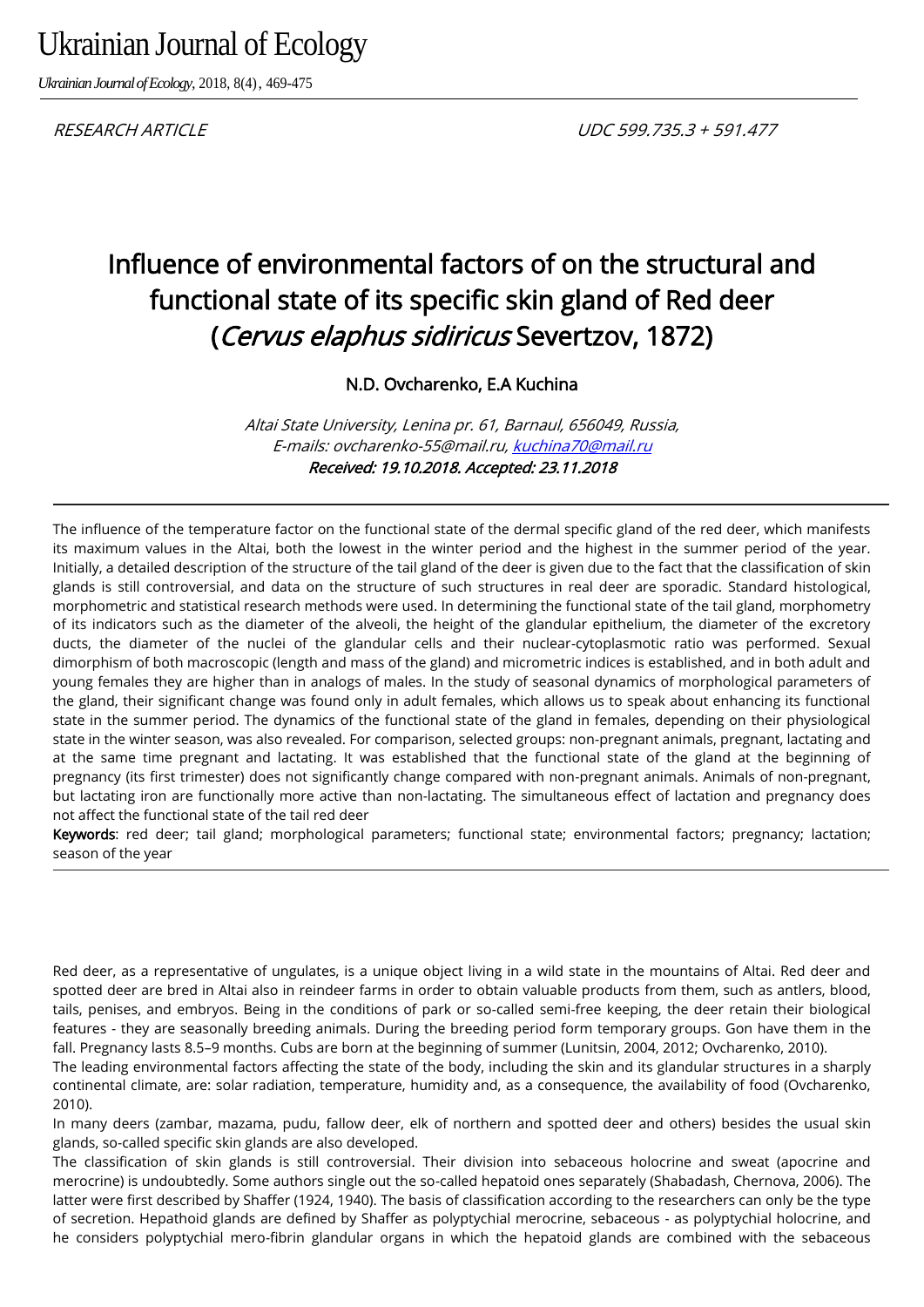(Kurosumi et al., 1984). Later, the authors, describing the skin glands of mammals, in particular the fox tail gland, the stormy gland of the chamois and the preorbital glands of the bovid, defined earlier as hepatoid, consider them "modified sebaceous" (Richter, 1971, 1973; Kuhn, 1976; Albone, Flood, 1976; Mainoya, 1978; Macdonald, 1985; Atoji et. Al., 1989, 1996; Tosi et. Al., 1990).

Specific skin glands are most often hypertrophied holocrine sebaceous, apocrine or eccrine sweat glands or their complexes. These glands are usually located on the cranial and caudal parts of the body, as well as on the extremities, accompanying the senses, food production and reproduction (Azbukina, 1970, 1982; Silkin, 2012). The number, type and topography of specific skin glands is determined by the biology of the species. V.Ye. Sokolov and O.F. Chernova (2001) note that the degree of development of many skin glands also depends on the sex of the animal, season, age and the reproductive state of the individuals.

The tail gland of deer is one of the largest iron structures, it is known that it has application in folk medicine and is exported to the countries of Southeast Asia. In noble and spotted deer, it completely surrounds the last eight caudal vertebrae. Morphologically, it is divided into lobes and has an unusually rich vascularization, which is why the metabolism in it is extremely intense, and the structure is very quickly destroyed after the death of animals. This feature makes research difficult and gives rise to contradictions regarding its structure (Hoffmann, Thome, 1986; Ovcharenko, Rzhanitsyna, 1988; Ovcharenko, 1988; Shabadash, Chernova, 2006).

A detailed study of this gland in the red deer on a large amount of factual material from different points of view is carried out by the staff of the Department of Zoology and Physiology of the Altai State University in particular, by professor N. D. Ovcharenko and her students over the past few years.

## Material and methods

The red deer tail gland from adults (7–8 years old) and young (1.5–2 years) males and females selected in the winter and summer seasons served as the material for the study. From adult females during the winter period, the material was also collected taking into account their physiological state (non-pregnant, pregnant, lactating, pregnant and lactating at the same time). The age of the deer was determined on the basis of registration in the inventory books. The total number of animals studied is 35.

Glands were obtained during the planned slaughter of animals at a meat processing plant with the aim of obtaining meat products from them.

For histological studies, tissues excised from the middle part of the tail, 1x1 cm in size were used. 10% neutral formalin was used as a fixing medium. In order to compact the tissue, samples were paraffin embedded using the automatic histological wiring system TPC 15. 5–10 µm thick sections were obtained using a rotary microtome for HM 325 Thermo Scientific paraffin sections. Serial sections were made from each animal (at least 10 drugs). The preparations were stained with Ehrlich hematoxylin and eosin (Histologic ..., 2013).

Morphometric analysis was performed using light microscopy at magnification (× 100, × 400 and × 1000) and the Scope Photo 3.0 program installed on a personal computer. Parameters such as the diameter of the alveoli, the height of the cells and the diameter of the nuclei were measured. For each indicator, 50 measurements were taken from at least three animals. Statistical processing of the data array was carried out using Microsoft Excel. When choosing morphological criteria for describing the skin of the studied area, we were guided by the works of V.E. Sokolov et al. (1988, 2001, 2002). The following formula was used to calculate the nuclear cytoplasmic ratio (NCR):

$$
NCR = \frac{d^2 max_{\rm s}}{d^2 max_{\rm KJ}}
$$

where  $d^2$ max $_{\rm s}$  – nucleus maximum diameter,  $d^2$ max $_{\rm \kappa\pi}$  – cell maximum diameter (Bondarenko et al., 2000).

In undifferentiated cells, the NCR index is high. The nuclear cytoplasmic ratio shows the state of the cell. If this ratio is equal to or greater than unity, then these cells are functionally inactive. On the contrary, cells with less than a single NCR are highly differentiated and able to function actively (Didenko et al., 2006).

Micrographs were taken using a LOMO Micmed 6 microscope and a ScopeTek DMC310 camera.

Statistical processing, processing of the data set for individual indicators with the calculation of averages and deviations, was performed using the standard software package STATISTICA 10.0 and Microsoft Excell 2010. The normality of the distribution of quantitative indicators was performed using the Kolmagorov-Smirnov and Lillifors criteria. Assessment of differences between samples using the Kolmagorov-Smirnov non-parametric paired test due to the lack of agreement of data with a normal distribution. The critical level of significance was assumed to be 0.05. Data are presented as arithmetic means (M) and standard deviations of the means (Mastitsky, 2009).

### Results

The red deer tail gland, from a morphological point of view, is a large, dark-colored subcutaneous glandular formation that surrounds the caudal vertebrae in the form of two cords (Fig. 1).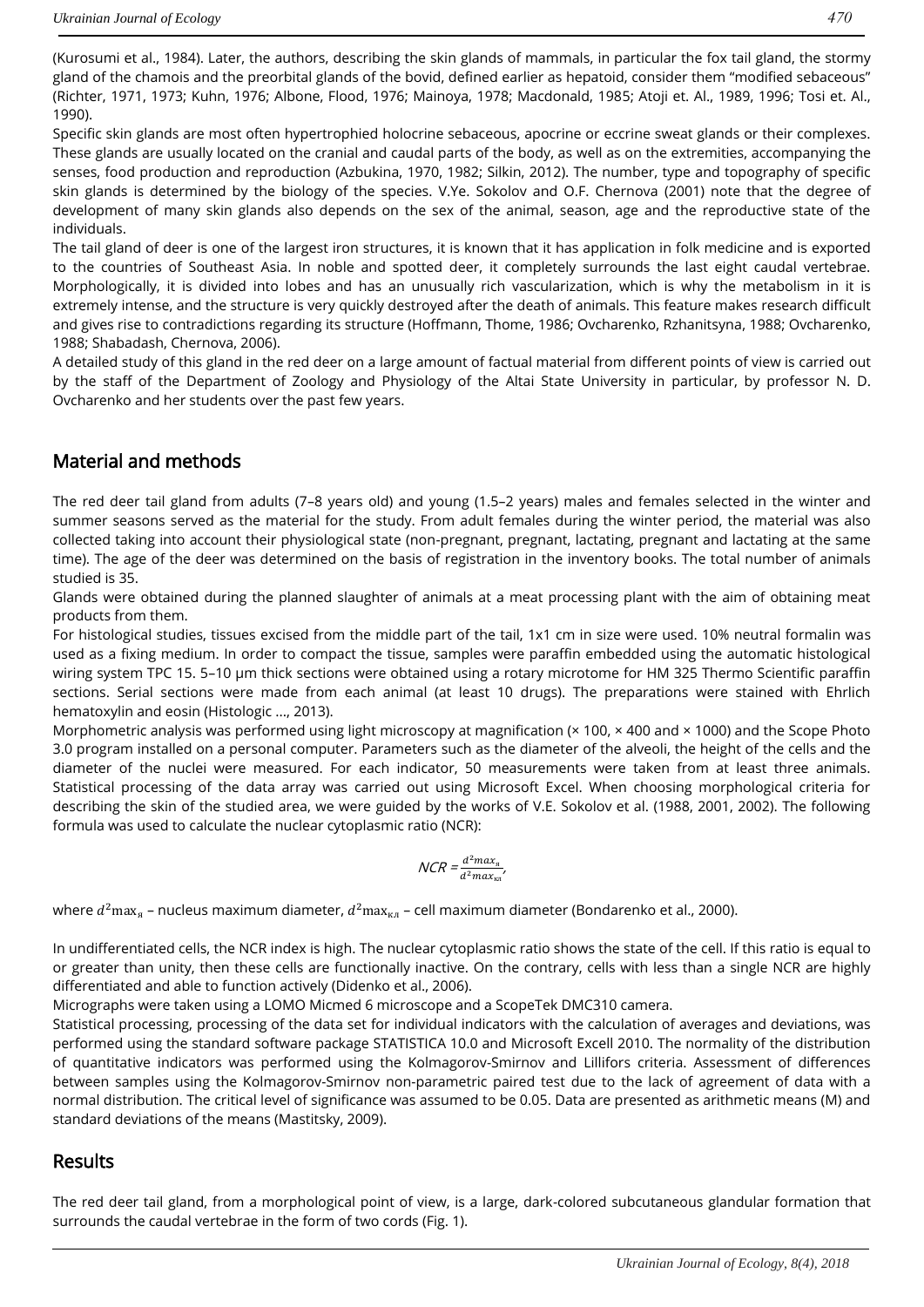

#### Figure 1. The tail gland of 8 years female red deer.

Its main component is the apocrine glands, which have a complex tubular-alveolar structure.

Functionally, the tail gland belongs to the group of communicative signaling glands. The main purpose of this gland, presumably, is alert about the danger - the selection of the "smell of anxiety" (Sokolov, 2002). The thickness and length of the glandular field in different parts of the tail differ, and there is sexual dimorphism. The mass of the tail gland of females, regardless of the season and age as compared with males, is distinguished by larger size, color and color intensity of gland secretion on histological specimens. Thus, the mass of glandular tissue (without skin), in females in winter averages 130 grams (n = 11), and in males - 100 grams. The color of the gland in females is darker than in males (Kuchina and Ovcharenko, 2011). Bakke and Figenschou (1983), who identified 28 components in it, also point out the gender differences in the qualitative and quantitative composition of the tail gland secretion in other deer.

The glandular parenchyma is divided by connective tissue septa into lobes (Fig. 2). The average size of shares on transverse preparations is 999.36x607.02 microns.



Figure 2. A cross-section of the skin in the tail gland. The red deer female is 7 years old, winter. Coloring according to van Gieson, (SW. X400): 1 - guard hairs; 2 - connective tissue layer; 3 - secretory lobes of the gland.

Inside the lobules, the secretory portions of the apocrine glands are located, most of them having a rounded shape. The volumetric ratios of the stroma and the parenchyma of the gland, per unit area, in animals of both studied groups, are shifted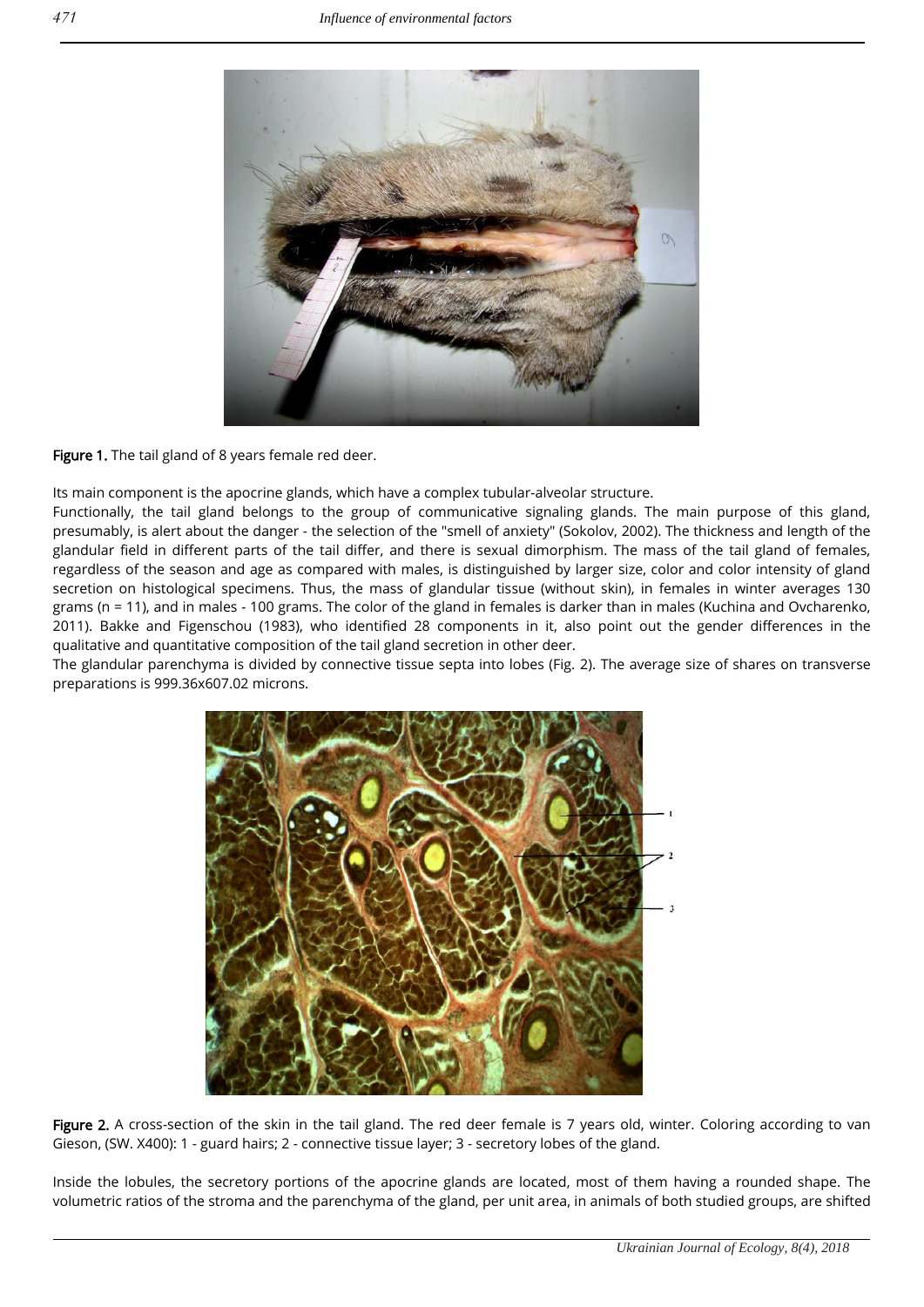in favor of the secretory part. However, we found that the proportion of the glandular component in young animals is slightly higher compared with adults (88.97–81.36%).

The glandular tissue itself is represented by a cluster of apocrine glands, their terminal sections ending in alveoli, the walls of which consist of a single layer of secreting cells. The alveoli are surrounded by a layer of myoepithelial cells lying on the basement membrane (Fig. 3).



Figure 3. The end of the tail gland. The red deer female is 7 years old, winter. Coloring according to van Gieson (SW. X1000): 1 myoepithelial cells; 2 - cells of the secretory epithelium; 3 - secretory cell nuclei; 4 - secret.

It should be noted that in young animals alveoli are often found with extended secretory tubes (up to 212 microns), which, as a rule, are located in the upper sections of the glandular parenchyma, their walls are represented by low cubic epithelium. Most of the terminal secretory parts are represented by tall cylindrical cells with somewhat narrowed apical ends. The nuclei in the secretory cells are rounded and displaced into the apical part. Chromatin lumps in the nucleus occupy a peripheral position (Ovcharenko, Kuchina, 2012).

The skin, including the skin glands, is more affected by the temperature factor. We considered the influence of the maximum in the year of both low and high temperatures, which are recorded in the Altai during the winter period (–20 ... –30 ° C) and in the summer (+ 20 ... +30 ° C).

When studying the seasonal dynamics of morphological equivalents of the functional state of the gland, we found that indicators such as the diameter of the alveoli, the height of the glandular epithelial cells and the diameter of their nuclei in females as a whole have higher values in winter and in summer compared to males (Ovcharenko et al., 2016). It should be noted that this pattern is also observed in young animals (Table 1). At the same time, in young people, most of the indicators in the winter period are higher than in adults.

Table 1. Morphometric parameters of the tail gland of male and female red deer depending on age (winter period), M±m

| Index                 | Males            |                   | Females          |                   |
|-----------------------|------------------|-------------------|------------------|-------------------|
|                       | Adult            | Young             | Adult            | Youmg             |
| Cell height, um       | $18.36 \pm 0.62$ | $20.45 \pm 0.41*$ | $18.49 \pm 0.28$ | $20.78 \pm 0.25*$ |
| Alveolar diameter, um | $67.00 \pm 1.91$ | $72.89 \pm 3.91*$ | $89.70 \pm 5.13$ | $76.83 \pm 2.18*$ |
| Nucleus diameter, um  | $4.95 \pm 0.07$  | $5.15 \pm 0.09*$  | $6.11 \pm 0.05$  | $6.33 \pm 0.05*$  |

Note: \* here and further the differences with previous group significant at P≤0.05

All the above indicators in summer in adult females have higher rates compared with winter. This indirectly indicates a change in the functional activity of the gland. In our opinion, this may be due to the presence of progeny in females at this time of year, and the signaling function of the gland is quite explicable and connected with taking care of the young. In males, in adults and young, only the volume of the nuclei of glandular cells changes reliably from the studied parameters, on the basis of which it can be assumed that this gland plays an insignificant role in this period of the year, as evidenced by the data in Table 2.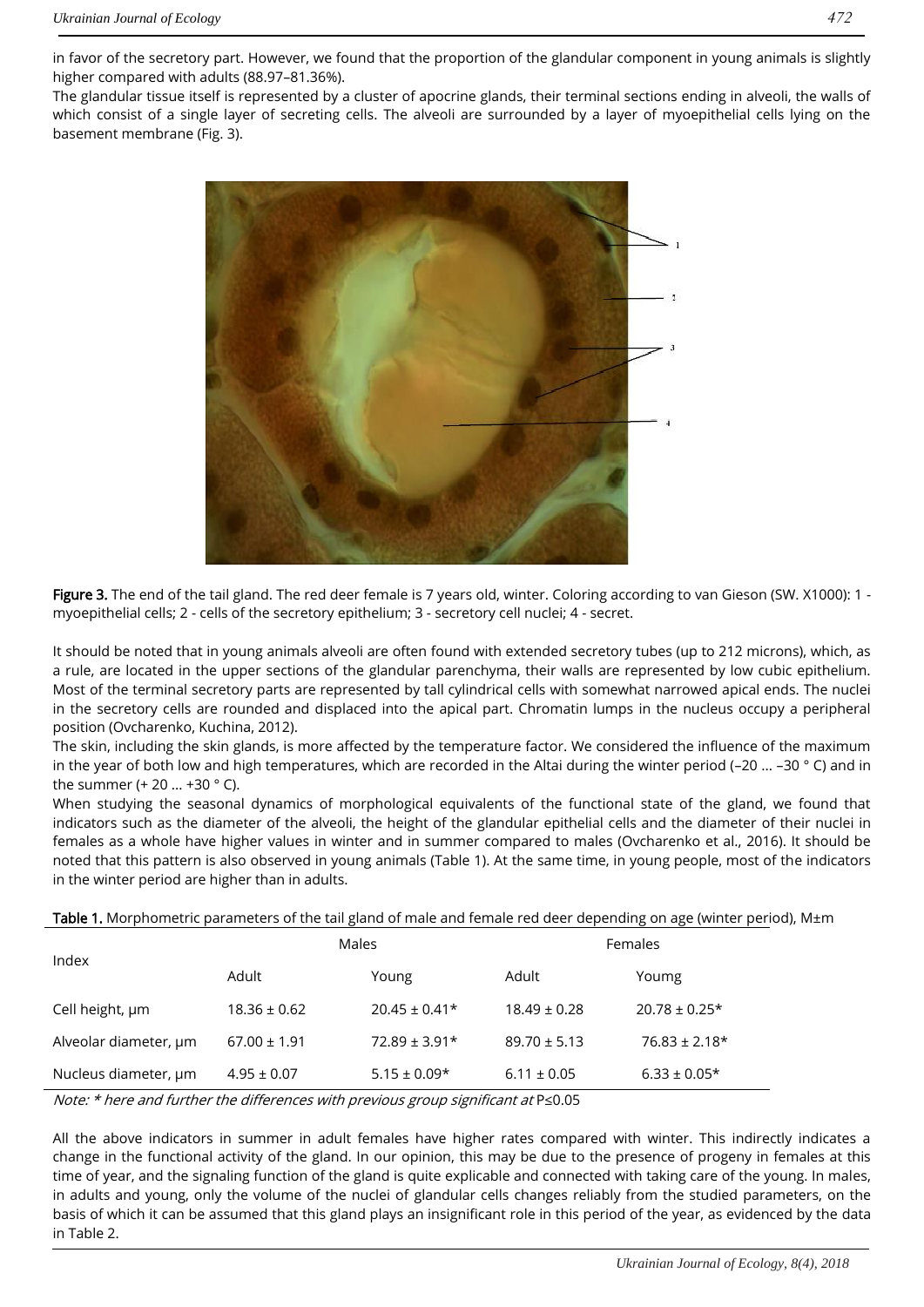| Table 2. Morphometric parameters of the tail gland of male red deer depending on season, M±m |  |  |
|----------------------------------------------------------------------------------------------|--|--|
|----------------------------------------------------------------------------------------------|--|--|

| Index                 | Winter           |                   | Summer           |                   |
|-----------------------|------------------|-------------------|------------------|-------------------|
|                       | Adult            | Young             | Adult            | Young             |
| Cell height, um       | $18.36 \pm 0.62$ | $20.45 \pm 0.41$  | $19.26 \pm 0.3$  | $20.62 \pm 0.6$   |
| Alveolar diameter, um | $67.00 \pm 1.91$ | $72.89 \pm 3.91*$ | $67.23 \pm 1.02$ | $75.88 \pm 4.72*$ |
| Nucleus diameter, um  | $4.95 \pm 0.07$  | $5.15 \pm 0.09*$  | $5.80 \pm 0.07$  | $5.70 \pm 0.09$   |

It should be noted that in the literature there is information about the enhancement of the functions of the marking glands (the horn glands) in other deer during the rut period (Shabaldash, Chernova, 2006). We have not studied iron during this period of the year (autumn).

Analyzing the data when studying the influence of the physiological state of females on the functional activity of the tail gland, we found that in pregnant and non-pregnant females there are statistically significant differences in the indicators of cell height, diameters of alveoli, ducts and nuclei (Ovcharenko et al., 2018). In this case, the nuclear-cytoplasmic ratio in pregnant and non-pregnant females remains equal, which indirectly indicates a similar functional state of the gland (Table 3).

Table 3. The effect of pregnancy on the morphological parameters of the tail gland,  $M \pm m$ 

| Index                      |                     | Pregnant, lactating, $n=3$ Non-pregnant, non-lactating, $n=3$ |
|----------------------------|---------------------|---------------------------------------------------------------|
| Cell height, (мкм)         | $17.63 \pm 3.55**$  | $18.72 \pm 2.52$                                              |
| Alveolar diameter<br>(MKM) | $68.33 \pm 13.82**$ | $85.02 \pm 19.39$                                             |
| Duct diameter (мкм)        | $34.39 \pm 12.84**$ | $53.83 + 20.58$                                               |
| Nucleus diameter (мкм)     | $5.84 \pm 0.45**$   | $6.10 \pm 0.51$                                               |
| <b>NCR</b>                 | 0.3                 | 0.3                                                           |

Note: here and further the differences with control group (non-pregnant, non-lactatin) significant at \*\*P≤0.01and \*P≤0.05

Considering that the red deer's chase lasts from mid-September to mid-October and this material was selected in the winter period (December), it can be assumed that the females were in the first trimester of pregnancy. Other researchers who studied specific glands in rodents and hamsters also noted a similar pattern (Sokolov et al., 1994; Silkin, 2013). Analyzing the data obtained, on the effect of lactation on the state of the gland, it was found that in lactating and nonlactating females there are statistically significant differences in all indicators. At the same time, the nuclear-cytoplasmic ratio in lactating females is higher, which may indicate a slight increase in the functional state of the gland in this group (Table 4).

Table 4. Influence of lactation on the tail gland indices, M±m

| Index             | Lactating, non-pregnant | Non-lactating, non-pregnant |
|-------------------|-------------------------|-----------------------------|
| Cell height       | $17.31 \pm 3.42**$      | $18.72 \pm 2.52$            |
| Alveolar diameter | $71.25 \pm 11.6$ **     | $85.02 \pm 19.39$           |
| Duct diameter     | $22.19 \pm 7.0**$       | $53.83 \pm 20.58$           |
| Nucleus diameter  | $6.23 \pm 0.67*$        | $6.10 \pm 0.51$             |
| <b>NCR</b>        | 0.4                     | 0.3                         |

The effect of late lactation on the functional state of the tail gland was revealed. In the studied literature, the authors note that the size of specific glands and their functional activity in other animals, in particular rodents and hamsters, changes during lactation (Sokolov et al., 1994). By the end of the lactation period, the activity of the glands decreases.

As a result of the analysis of the obtained data, it was found that with the joint influence of such factors as lactation and pregnancy, there are statistically significant differences between all the studied parameters. At the same time, all indicators (except the height of the cells) are higher in non-lactating non-pregnant females (Table 5).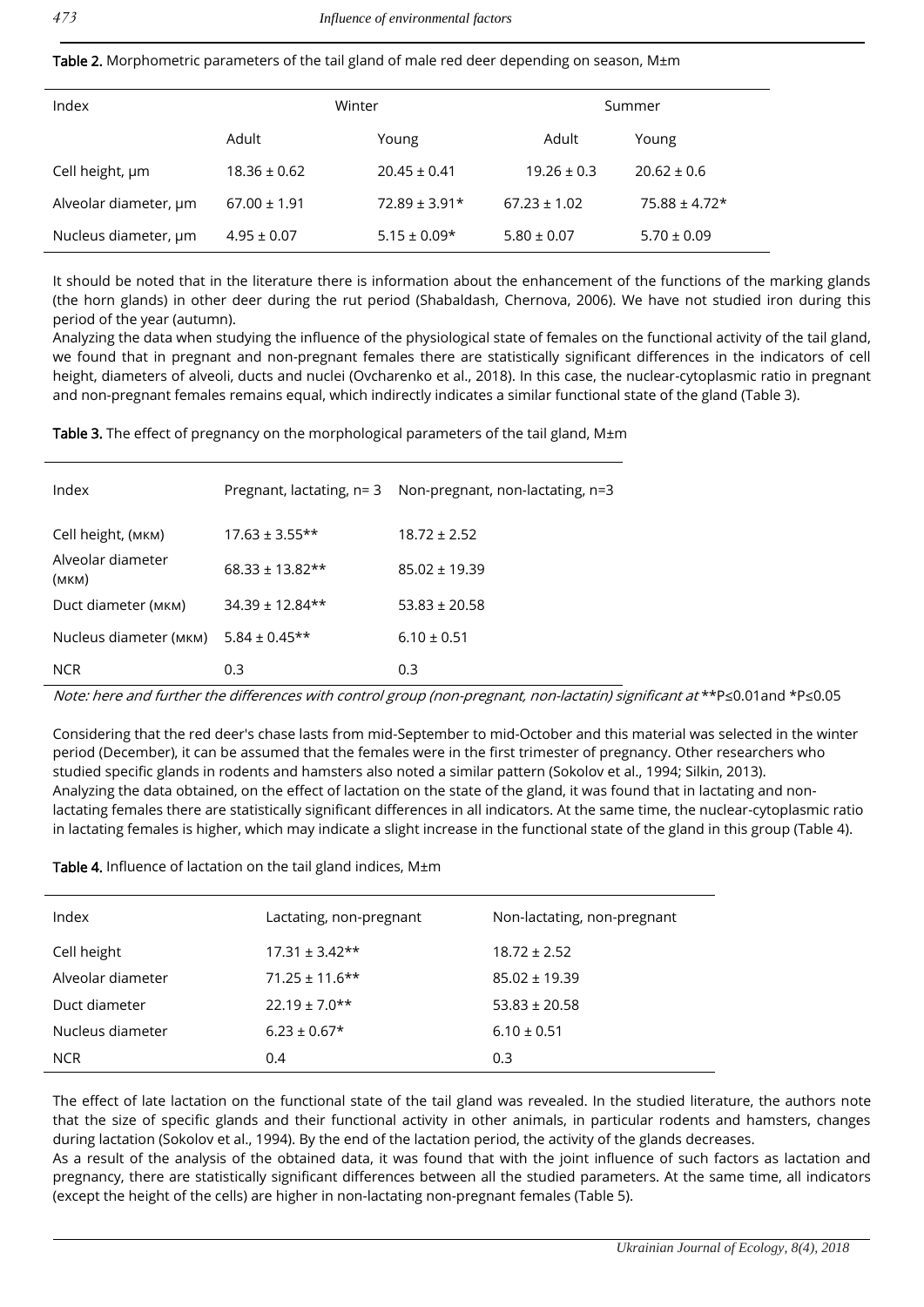#### Table 5. Influence of pregnancy and lactating on tail gland indices, M±M

| Index             | Lactating, Pregnant | Non-lactating, Non-pregnant |
|-------------------|---------------------|-----------------------------|
| Cell height       | $19.19 \pm 0.46*$   | $18.72 \pm 2.52$            |
| Alveolar diameter | $64.89 \pm 2.15**$  | $85.02 \pm 19.39$           |
| Duct diameter     | $32.32 + 1.84**$    | $53.83 \pm 20.58$           |
| Nucleus diameter  | $5.83 \pm 0.04**$   | $6.10 \pm 0.51$             |
| <b>NCR</b>        | 0.3                 | 0.3                         |

Note: differences with the control group (non-lactating, non-pregnant) significant at \*\*P≤0.01; \*P≤0.05

However, the NCR valules remains the same, which may presumably indicate the absence of differences in the functional state of animals. We found that pregnancy in its first trimester and simultaneous lactation (its last months) do not have a significant effect on the structural and functional state of the tail gland. We were not able to find in relevant literature the data on the joint effect of lactation and pregnancy on the functional state of specific glands. In conclusion, we suggested that the functional state of the gland is influenced by the season of the year, but is not equivalent for different sexes and different ages of animals. The physiological state of the females affects the functional state of the gland, but it depends on the periods of both pregnancy and lactation.

### References

Albone, E.S., Flood, P.F. (1976). The supra caudal scent gland of the red fox Vulpes vulpes. J. Chem. Ecology, 2(2), 167–175.

Atoji, Y., Sugimura, M., Suzuki, Y. (1989). Sebaceous glands of the infraorbital gland of the Japanese serow Capricornis crispus. J. Submicrosc. Cytology Pathology, 21(2), 375–383.

Atoji, Y., Yamamoto, Y., Suzuki, Y. (1996). Infraorbital gland of a male Formosan serow Capricornis crispus swinhoei). Eur. J. Morphology, 34(2), 87–94.

Azbukina, M.D. (1970). Specific skin glands of puppies of the American mink (Mustela vison). Collection of Sc. Papers of All-Russian Research Institute for Hunting Economy and Farming, 30, 60–67 (in Russian).

Azbukina, M.D. (1999). The influence of extirpation of specific preanal glands on the body and the reproductive functions of the American mink. Signals of animals. Moscow. Nauka (in Russian).

Bakke, J., Figenschou, E. (1983). Volatile compounds from the red deer (Cervus elaphus) Secretion from the tail gland. Journal of Chemical Ecology, 9(4), 513–520.

Bondarenko, O.V., Atyasova, O.V., Tokmakova, S.I. (2000). Comparative analysis of methods for calculating the nuclearcytoplasmic ratio of cells. Questions of theoretical and applied morphology, 5, 61–62 (in Russian).

Didenko, A.A., Dzhandarova, T.I., Sidorov, Yu.S. (2006). Morphofunctional characteristics of the glomerular zone of the adrenal cortex in hyperparathyroidism in the process of adaptation to changes in the light mode. Morphology, 129(2), 35–41 (in Russian).

Histological and histochemical methods of research. (2015). N.D. Ovcharenko, E.A. Kuchina, R.V. Tuzikova (ed.). Barnaul. Altai State University Press (in Russian).

Hofmann, R.R., Thome, H. (1986). Zum funktionellen Morphologie und Mikroarchitectur des Zirkukaudalorgans von Cervus elaphus und C. Nippon. Berl. Munch. Tierarztl. Wochenschrift, 99(12), 418–424.

Kuchina, E.A., Ovcharenko, N.D., Lunitsyn, V.G., Teterina, A.V. (2011). Histostructure of the caudal gland of the red deer (Cervus elaphus sibiricus, Severzov, 1872) and its sexual characteristics. Agrarian Science - Agricultural Production of Sibiria, Mongolia, Kazakhstan and Bulgaria: Proceed. XIV Int. Sc. Conf. Krasnoyarsk. Krasnoyarsk State Agrarian University (in Russian).

Kuhn, H.-J. (1976). Antorbitaldruse und Tranengang von Neotragus pygmaeus. Z. Saǘgetierkunde, 41(6), 369–380.

Kurosumi, K., Shibasaki, S., Ito, T. (1984). Cytology of the secretion in mammalian sweat glands. International Review of Cytology, 87, 253–329. DOI: 10.1016/S0074-7696(08)62445-6

Lunitsyn, V.G. (2004). Reindeer husbandry of Russia. Barnaul: Publishing House of All-Russian R&D Institute of Reindeer Herding (in Russian).

Lunitsyn, V.G., Borisov, N.P. (2012). Reindeer Breeding in Russia. Barnaul. ABC (in Russian).

Macdonald, D.W. (1985). The carnivores: order Carnivora (pp. 619-672). In Social Odours in Mammals. R. E. Brown, D. W. Macdonald (Eds.). Oxford.

Mainoya, J.R. (1978). Histological aspects of the preorbital and interdigital glands of the red duiker (Cephalopus natalensis). East Afr. Wildlife J., 16(4), 265–272.

Mastitsky, S.E. (2009). Methodical manual on the use of the Statistica program in the processing of biological research data. Minsk: RUE "Institute of Fishery" (in Russian).

Ovcharenko, N.D., Bondyreva, L.A., Gribanova, O.G., Vlasova, O.E., Kudryashova, I.V. (2010). Endocrine regulation of the growth and development of the deer organism. Barnaul. Altai State Agrarian University Press (in Russian).

Ovcharenko, N.D., Kuchina, E.A. (2012). Age-related features of the macro- and micromorphology of the tail gland of red deer females (Cervus elaphus sibiricus, Severtzov, 1872). Izvesiya of Altai State University, 3 75), 49–52 (in Russian).